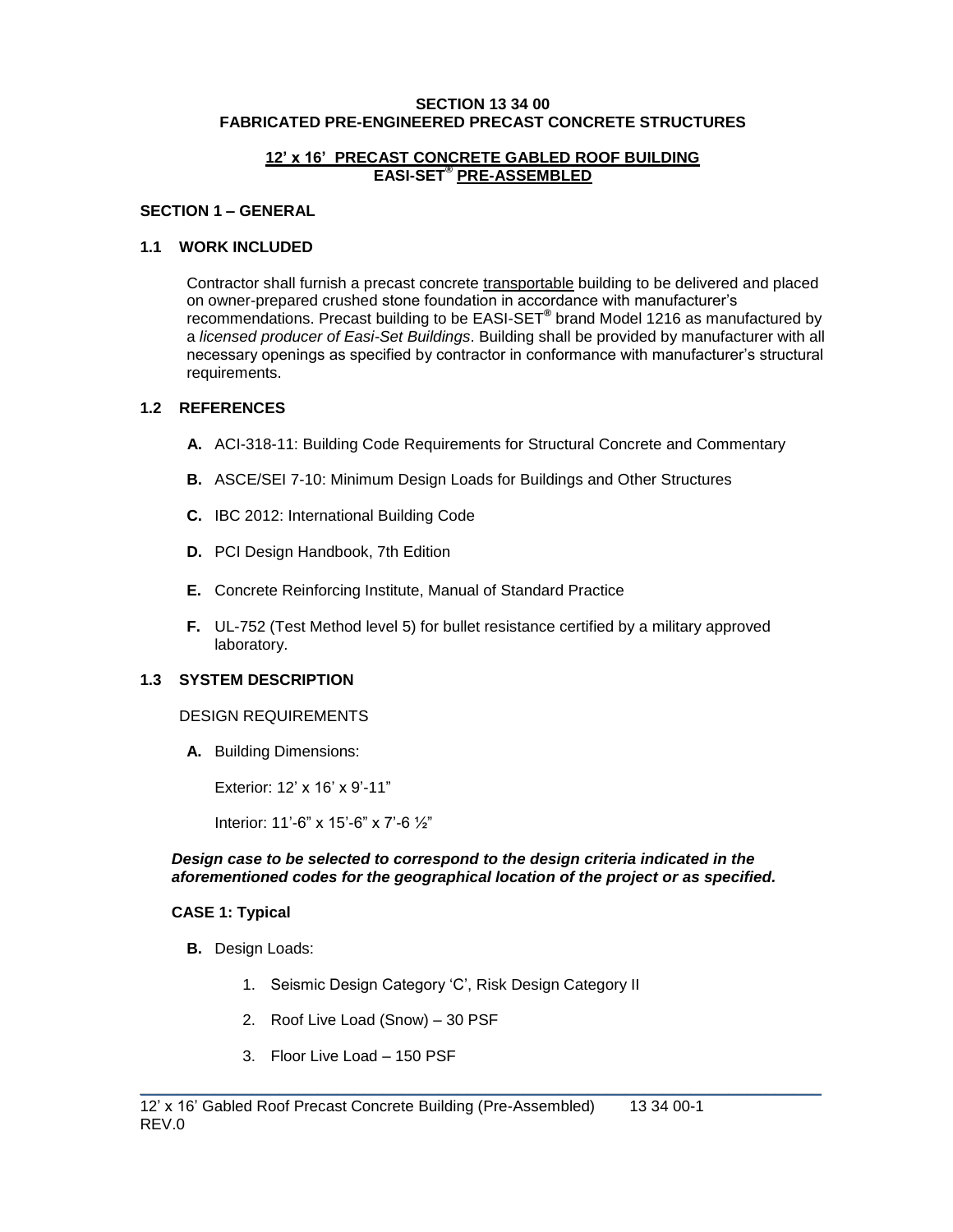#### 4. Wind Loading\* – 115 MPH

\*Design loads relate to precast components only, not accessories (i.e. doors, windows, vents, etc.)

### **CASE 2: Heavy**

- **C.** Design Loads:
	- 1. Seismic Design Category 'D', Risk Design Category III
	- 2. Roof Live Load (Snow) 60 PSF
	- 3. Floor Live Load 250 PSF
	- 4. Wind Loading\* 165 MPH

\*Design loads relate to precast components only, not accessories (i.e. doors, windows, vents, etc.)

- **D.** Roof: Roof panel shall slope approximately 24" from left to right in the 12' direction. The roof shall extend a minimum of 6" beyond the wall panel all around. An optional turndown feature is available where the design extends ½" below the top edge of the wall panels to further prevent water migration into the building along top of wall panels. Available with broom finish or top surface applied finishes
- **E.** Roof, floor, and wall panels must each be produced as single component monolithic panels. No roof, floor, or vertical wall joints will be allowed, except at corners, peak of the roof and along perimeter. Wall panels shall be set on top of floor panel.
- **F.** Floor panel must have  $\frac{1}{2}$ " step-down around the entire perimeter to prevent water migration into the building along the bottom of wall panels.

## **1.4 SUBMITTALS**

- A. Engineering calculations that are designed and sealed by a professional engineer, licensed to practice in the state where the project is located, shall be submitted for approval.
- B. Manufacturers' product literature shall be provided for any plumbing, electrical, and miscellaneous installed fixtures demonstrating compliance with these specifications.

#### **1.5 QUALITY ASSURANCE**

- **A.** The precast concrete building producer shall be a plant-certified member of either the National Precast Concrete Association (NPCA), The Precast/Prestressed Concrete Institute (PCI), or equal.
- **B.** The precast concrete building producer shall demonstrate product knowledge and must have a minimum of 5 years experience manufacturing and setting precast concrete.
- **C.** The manufacturer must be a licensed producer of Easi-Set Buildings
- **D.** No alternate building designs to the pre-engineered EASI-SET**®** building will be allowed unless pre-approved by the owner 10 days prior to the bid date.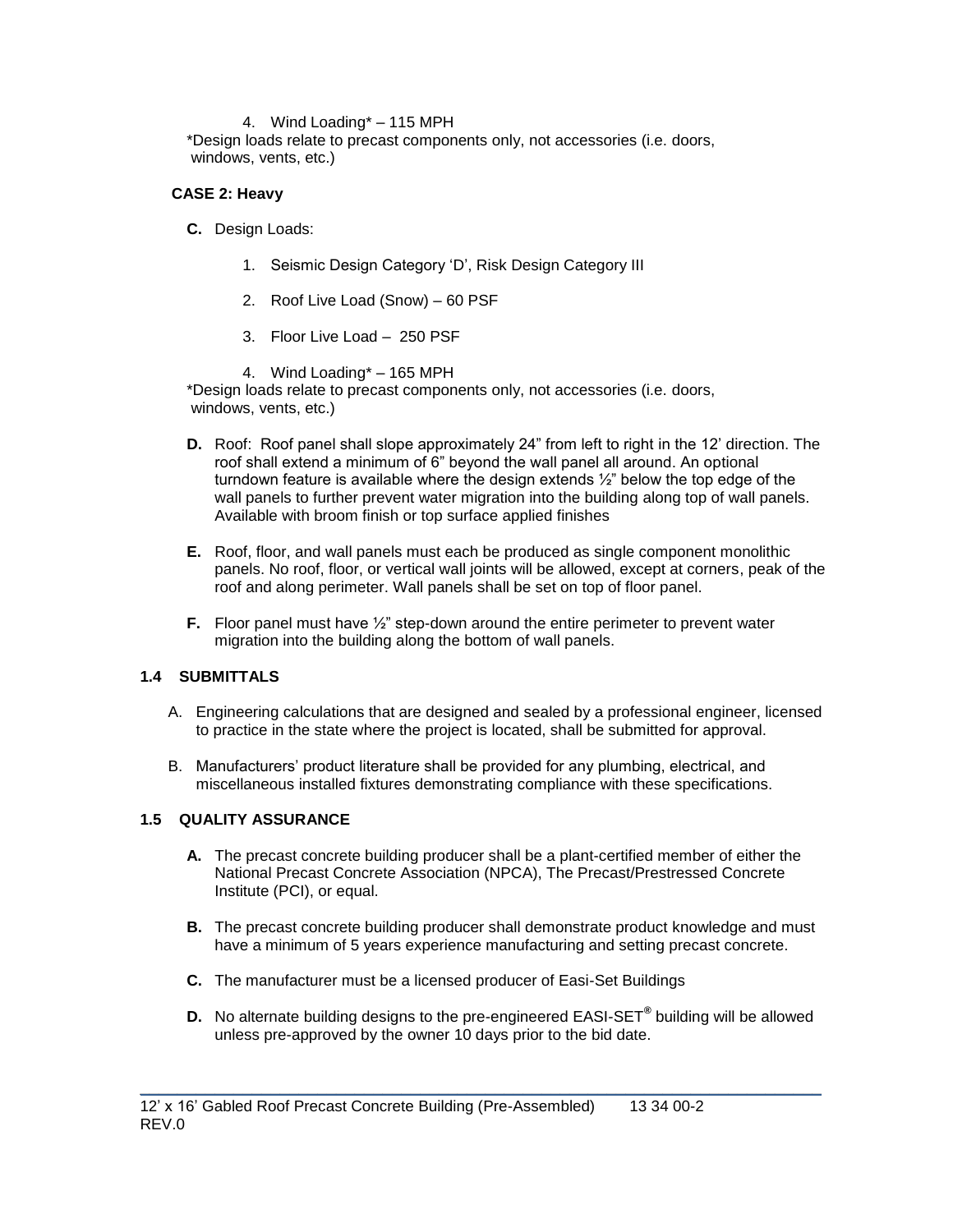# **SECTION 2 – PRODUCTS**

## **2.1 MATERIALS**

- **A.** Concrete: Steel-reinforced, 5000 PSI minimum 28-day compressive strength, airentrained (ASTM C260).
- **B.** Reinforcing Steel: ASTM A615, grade 60 unless otherwise specified. Welded Wire Fabric: ASTM 185, Grade 65
- **C.** Post-tensioning Strand: 41K Polystrand CP50, ½" 270 KSI Seven-Wire strand, enclosed within a greased plastic sheath (ASTM A416). Roof and floor each shall be posttensioned by a proprietary, second generation design using a single, continuous tendon. Said tendon is placed in the concrete slab to form a perimeter loop starting from one corner of the slab to a point where the cable entered the slab. The tendon then turns 90 degrees and follows the cable member(s) in the periphery to a point midway along the "X" axis of the concrete building panel and then turns 90 degrees along the "Y" axis of the concrete building panel. This bisects the concrete building panel and crosses the opposite parallel portion of the cable member and exits from an adjacent side of the concrete building panel. This creates a cable pattern with no less than 2.5 parallel cables in any direction. To ensure a watertight design, no alternate methods shall be substituted for the post-tensioning.
- **D.** Sealant: All joints between panels shall be caulked on the exterior and interior surface of the joints. Caulking shall be DOW CORNING 790 silicone sealant or equal. Exterior caulk reveal to be 3/8"x 3/4" deep so that sides of the joint are parallel for proper caulk adhesion. Back of the joint to be taped with bond breaking tape to ensure adhesion of caulk to parallel sides of joint and not the back.
- **E.** Vents: Two screened aluminum vents to be cast in rear wall. Vents shall be SUNVENT INDUSTRIES Model FL-164 or equal.
- **F.** Panel Connections: Roof-to-wall connections (at eaves) shall be securely fastened together utilizing cast-in carbon steel embeds complying with ASTM A36 and welded in conformance with AWS, Structural Welding Code. All other panel connections shall be securely fastened together with 3/8" thick steel brackets. Steel is to be of structural quality, hot-rolled carbon complying with ASTM A36 and hot dipped galvanized after fabrication. All fasteners to be ½" diameter bolts complying with ASTM A325 for carbon steel bolts. Cast-in anchors used for panel connections to be Dayton-Superior F-63 coil inserts, or equal. All inserts for corner connections must be secured directly to form before casting panels. No floating-in of connection inserts shall be allowed.

## **2.2 ACCESSORIES**

**A. Doors and Frames**: Shall comply with Steel Door Institute "Recommended Specifications for Standard Steel Doors and Frames" (SDI-100) and as herein specified. All door and frame galvanizing shall be in accordance with ASTM A924 and A653, A60 minimum coating thickness.

\_\_\_\_\_\_\_\_\_\_\_\_\_\_\_\_\_\_\_\_\_\_\_\_\_\_\_\_\_\_\_\_\_\_\_\_\_\_\_\_\_\_\_\_\_\_\_\_\_\_\_\_\_\_\_\_\_\_\_\_\_\_\_\_\_\_\_\_\_\_\_\_\_

1. The buildings shall be equipped with double 3'-0" x 6'-8" x 1-3/4" thick insulated, 18 gauge, metal doors with 16-gauge frames (to meet wall thickness). Doors to have flush top cap. 12 gauge flat astragals shall be applied to the active leaf to protect against the elements or forced opening. Doors and frames shall be factory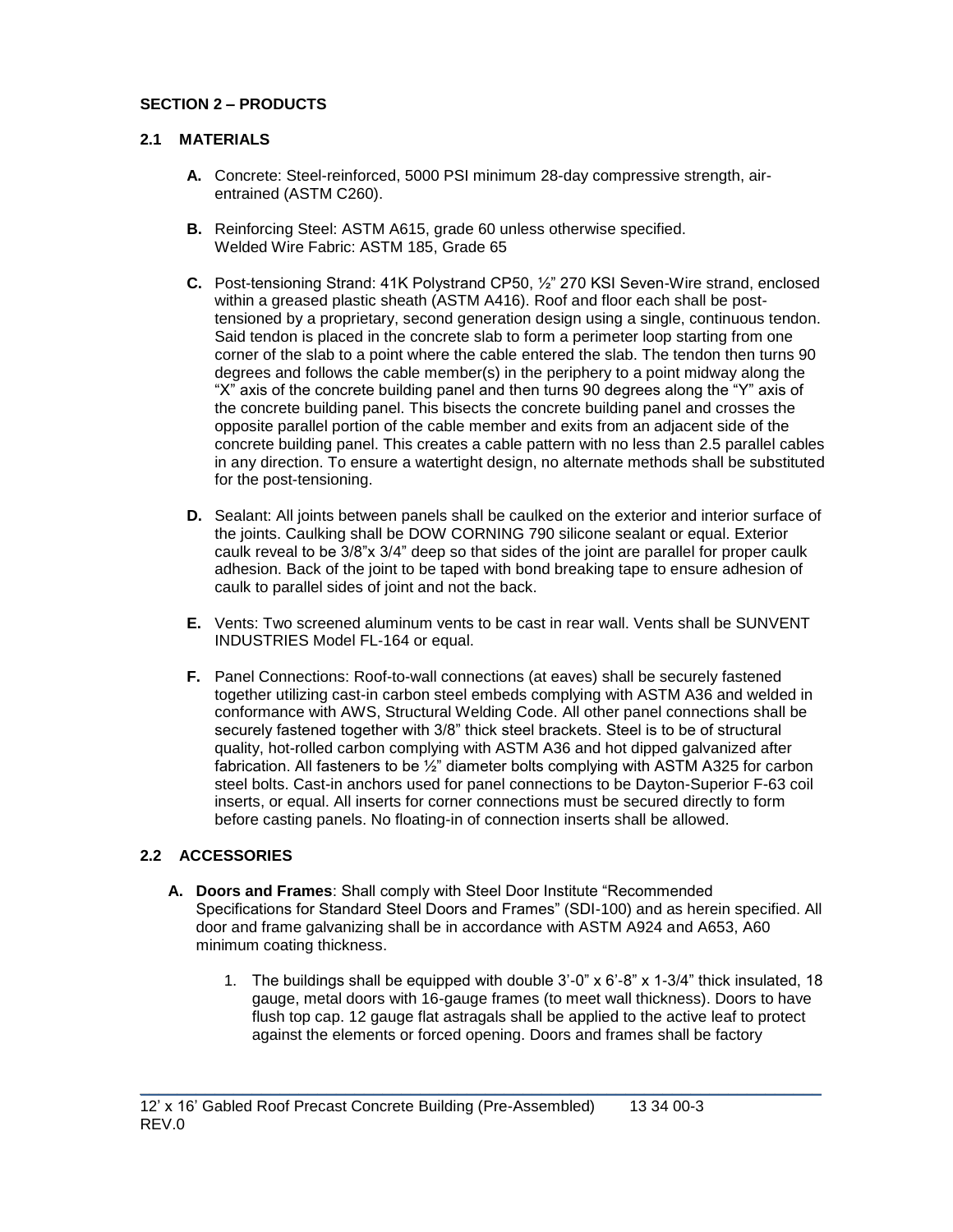bonderized and painted with one coat of rust inhibitive primer and one finish coat of enamel paint; color to be BOLT BROWN unless specified otherwise.

2. Doors and frames shall meet SDI standard Level 2, 1¾" heavy duty. *Approved manufacturers: Republic, Steelcraft, Ceco, Black Mountain, Pioneer, Curries, Mesker, MPI, Door components or equal Approved distributor: Integrated Entry Systems*

### **B. Door Hardware**:

**1. Pull Handle**: Shall meet requirements of ANSI A156.2. Shall be thru bolt attached and constructed of a minimum ¾" diameter stainless pull handle sized 8" center to center with a stainless backer plate, minimum 0.053" on both sides. *Approved manufacturers: Design Hardware, Don-Jo, or equal*

**2. Hinges**: Shall comply with ANSI A156.1 and be of the ball bearing, non-removable pin type (3 per door minimum). Hinges shall be  $4\frac{1}{2}$  x  $4\frac{1}{2}$  US26D (652) brushed chrome finish. Manufacturer shall provide a lifetime limited warranty. *Approved manufacturers: Design Hardware, or equal*

**3. Deadbolt**: Commercial Grade Deadbolt conforming to ANSI 156.5 furnished with a 2  $\frac{1}{4}$ " face plate and a 1" projecting deadbolt with hardened steel pins. Dead bolts shall be UL and ADA approved. Finish shall be US26D (626) brushed chrome finish. Manufacturer shall provide a lifetime limited warranty. *Approved manufacturers: Design Hardware, Dorma, or equal*

**4. Surface Bolt**: 8" Surface bolt UL listed. Finish US26D (626) brushed chrome finish. (2 per inactive leaf) *Approved manufacturers: Don-Jo, Design Hardware, or equal*

**6. Threshold**: Bumper Seal type threshold with a maximum 1" rise to prevent water intrusion. Thresholds shall be approved for UL 10B suitable for use with fire doors rated up to three hours.

*Approved manufacturers: National Guard Products or equal* 

**7. Overhead Door Holder**: Heavy duty surface mounted hold open device with hold open/stop angle of 85 to 110 degrees. Construction shall be stainless steel. Finish US32D (630) satin stainless steel finish. *Approved manufacturers: ABH, Rockwood, or equal*

**8. Drip Cap**: Aluminum drip cap with minimum projection of 2 ½" shall be furnished. *Approved Manufacturers: Design Hardware, National Guard Products, or equal*

**9. Door Stop**: ANSI 156.16 approved wall mounted door stop with keeper constructed of a corrosion resistant cast brass material. Finish US26D (626) brushed chrome finish. *Approved manufacturers: Don-Jo, Rockwood, or equal*

## **2.3 FINISHES**

- **A.** Interior of Building: Smooth form finish on all interior panel surfaces unless exterior finish is produced using a form liner, then smooth hand-troweled finish.
- **B.** Exterior of Building: (Standard) Architectural precast concrete brick finish: Finish must be imprinted in top face of panel while in form using an open grid impression tool similar to EASI-BRICK**®** . Finished brick size shall be 2 3/8" x 7 5/8" with vertical steel float or light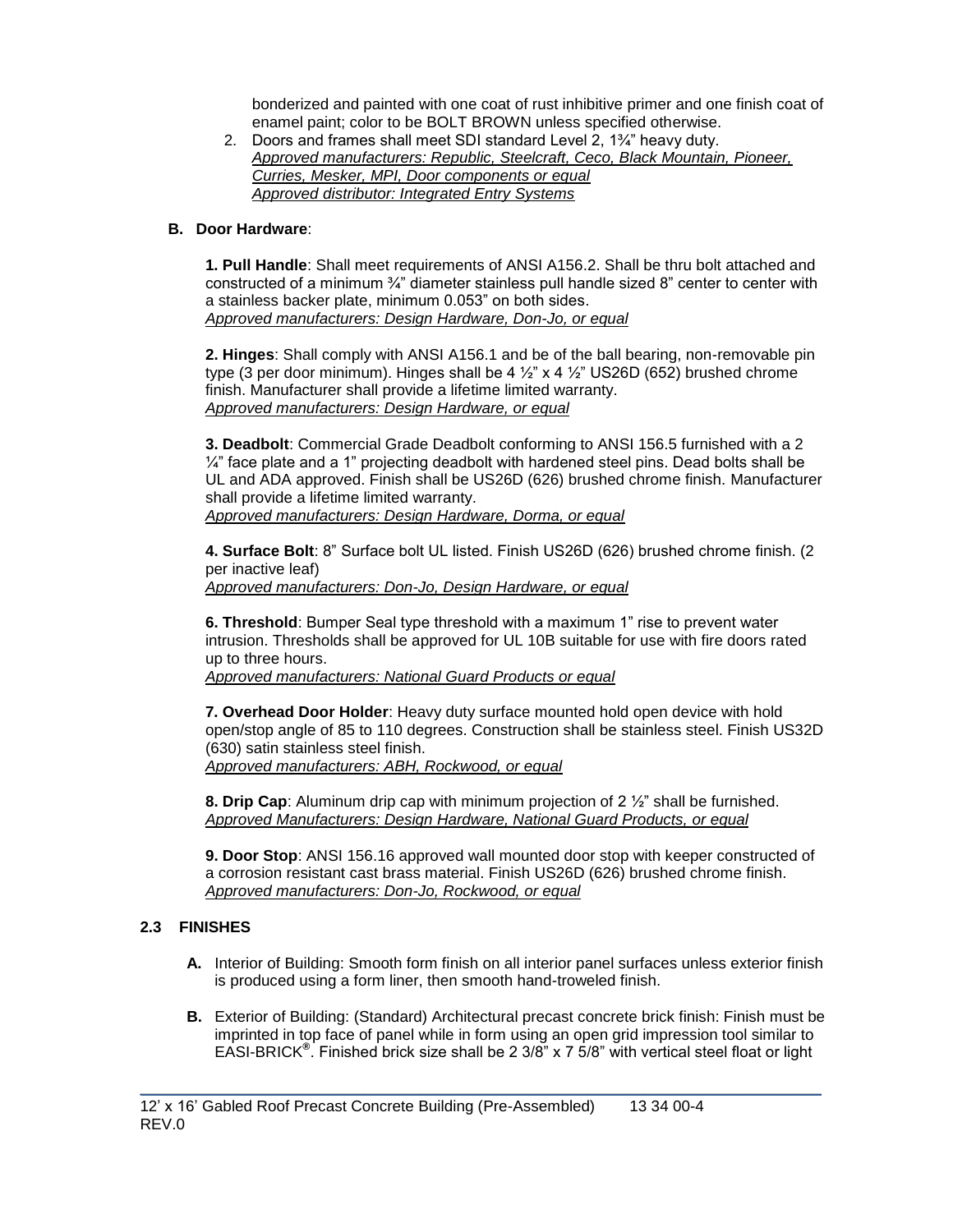broom finish. Joints between each brick must be 3/8" wide x 3/8" deep. Back of joint shall be concave to simulate a hand-tooled joint. Each brick face shall be coated with the following water-based acrylic, water repellent penetrating concrete stain: 1) Canyon Tone stain by United Coatings, 2) Sherwin Williams (H&C concrete stain) or equal. Stain shall be applied per manufacturer's recommendation. Joints shall be kept substantially free of stain to maintain a gray concrete color. Stain color shall be BRICK RED unless specified otherwise.

- **C.** Exterior of Building (Option #1): Washed brown riverstone applied-aggregate finish on all exterior wall surfaces. Aggregate must be seeded into top of panel while in form, chemically retarded, and high-pressure washed to expose the aggregate to a depth of 1/8".
- **D.** Exterior of Building (Option #2): Additional finishes are available and will vary by local producer.

## **SECTION 3 – EXECUTION**

### **3.1 SITE PREPARATION** (**MANUFACTURER'S RECOMMENDATION**)

Work under this section relates to placement of the building by Easi-Set licensed producer on the customer's prepared foundation and site.

- **A.** EASI-SET**®** building shall bear fully on a crushed stone base that is at least two feet larger than the length and width of building.
- **B.** Stone shall be a minimum of 4" thick and down to firm subgrade. The vertical soil capacity under stone shall be compacted to have minimum bearing of 1,500 pounds per square foot. Stone shall be  $3/8$ " or smaller and must be screeded level within  $\frac{1}{4}$ " in both directions. Stone shall be placed within a perimeter form with flat and level top edge for screeding. Forming material shall remain around stone until after the building is set.
- **C.** The crushed stone base shall be kept within the confines of the soil or perimeter form. Do not allow the base to become unconfined so that it may wash, erode, or otherwise be undermined.

#### *OR*

If building is placed on pavement or a concrete slab, substrate below pavement or slab must have a vertical soil capacity of 1,500 pounds per square foot. Ensure bearing surface for building is flat and level. As required, place adequate material (stone or sand) to 1" above highest point of area where building will be placed and at least 1'-0" wide all around the building footprint. Retain stone or sand with a perimeter form to prevent the material from washing out.

**D.** Provide positive drainage for the fill, pad or slab as required.

### **3.2 SITE ACCESS**

Contractor must provide a level, unobstructed area large enough for a crane and a tractortrailer to park adjacent to the pad. Crane must be able to place outriggers within 5'-0" of edge of pad; truck and crane must be able to get side by side under their own power. No overhead lines may be within 75' radius of center of pad. Firm roadbed with turns that allow 65' lowbed